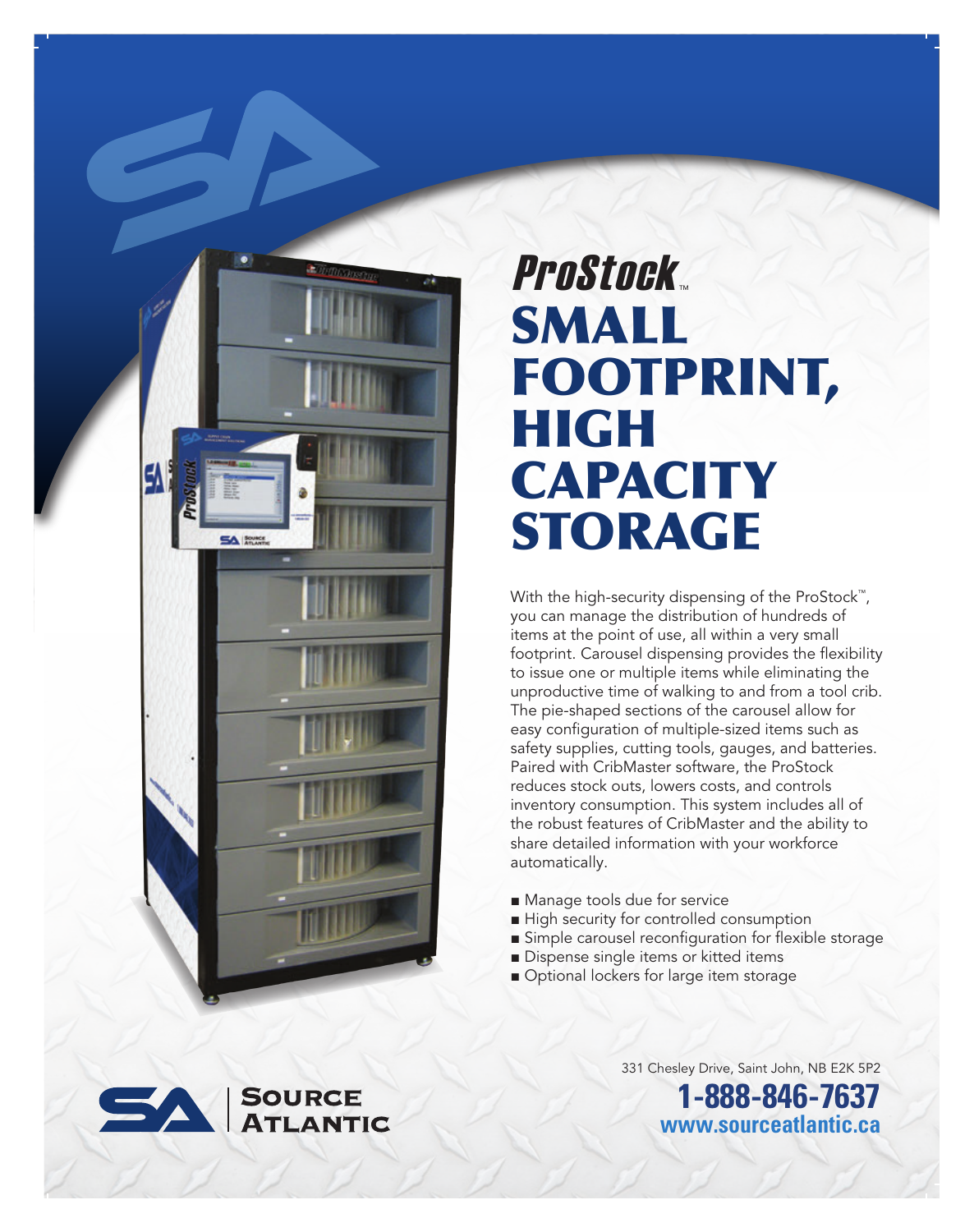

## **CAROUSEL** CONFIGURATIONS ProStock.

| <b>Usable Carousel Bin Dimensions</b>                                                              |      |      |      |       |       |       |       |       |       |       |
|----------------------------------------------------------------------------------------------------|------|------|------|-------|-------|-------|-------|-------|-------|-------|
| Section divide                                                                                     |      |      |      | 4     |       |       |       | 8     |       | 10    |
| Front width (cm)                                                                                   | 3.05 | 6.10 | 9.14 | 12.19 | 15.24 | 18.29 | 21.34 | 24.38 | 27.43 | 30.48 |
| Back width (cm)                                                                                    |      | 0.48 | 0.97 | 1.42  | 1.91  | 2.39  | 2.87  | 3.35  | 3.84  | 4.32  |
| Each section divide depth is 24.384 cm and height is 12.065 cm<br>Carousels are field-configurable |      |      |      |       |       |       |       |       |       |       |
| Maximum carousel capacity 15.875733 kg                                                             |      |      |      |       |       |       |       |       |       |       |



Up to 10 door openings 56 usable carousel bins

The standard ProStock™ includes 10 carousels Each carousel is field-configurable for custom layout bin dimensions. Optional pop-open lockers may be substituted for carousels. The ProStock can be paired with any traditional vending solution and can function as a main or auxiliary unit.

#### Locker Configurations

| Usable Locker Bin Dimensions                                                           |        |        |        |        |  |  |  |
|----------------------------------------------------------------------------------------|--------|--------|--------|--------|--|--|--|
| Locker                                                                                 | 1 Door | 2 Door | 3 Door | 6 Door |  |  |  |
| Depth (cm)                                                                             | 71.12  | 71.12  | 71.12  | 71.12  |  |  |  |
| Height (cm)                                                                            | 10.16  | 10.16  | 10.16  | 10.16  |  |  |  |
| Width (cm)                                                                             | 59.69  | 27.94  | 19.05  | 8.89   |  |  |  |
| One locker configuration replaces one carousel<br>Maximum locker capacity 45.359237 kg |        |        |        |        |  |  |  |
|                                                                                        |        |        |        |        |  |  |  |

1 Door 2 Door 3 Door 6 Door

331 Chesley Drive, Saint John, NB E2K 5P2

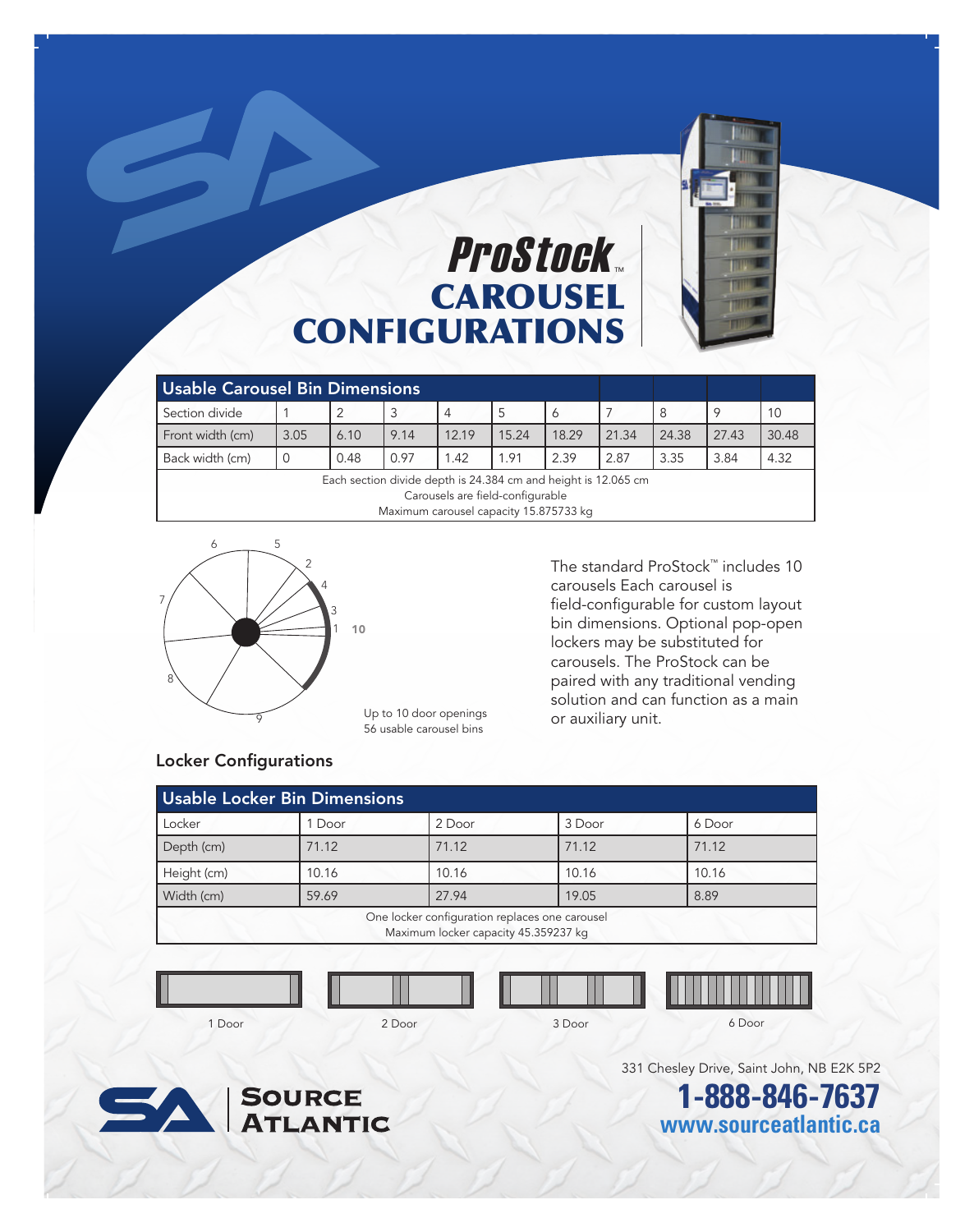

#### As in all CribMaster storage devices, the ProStock™ is simple to use.

1. Authenticate: The user self-authenticates with an employee badge or other optional login methods and enters user-defined cost centers if required.

ISSUE PROCESS

ProStock

- 2. Select: Through the touchscreen interface, the user selects the item(s) from the item image screen or item description displayed.
- 3. Issue: The user selects the issue function and removes the dispensed item(s) from the opened carousel section.
- 4. Record: The software records the transaction and the database is updated.

## **SOFTWARE** FUNCTIONS

#### CribMaster Software

- Item/group level access
- ERP integration
- User-defined cost centers
- Track real-time data
- Issue by kits

### Point-of-Use Interface (ATR)

- User specific multi-language support
- Favorite items list by employees
- Vend by item images

## SUGGESTED PRODUCT **TYPES**

The ProStock™ is tailored to dispense MRO, PPE, durables, and cutting tools, such as:

- Gloves
- Inserts, taps, and dies
- Batteries
- Safety glasses
- Aerosols
- Power tools
- Hand tools

331 Chesley Drive, Saint John, NB E2K 5P2